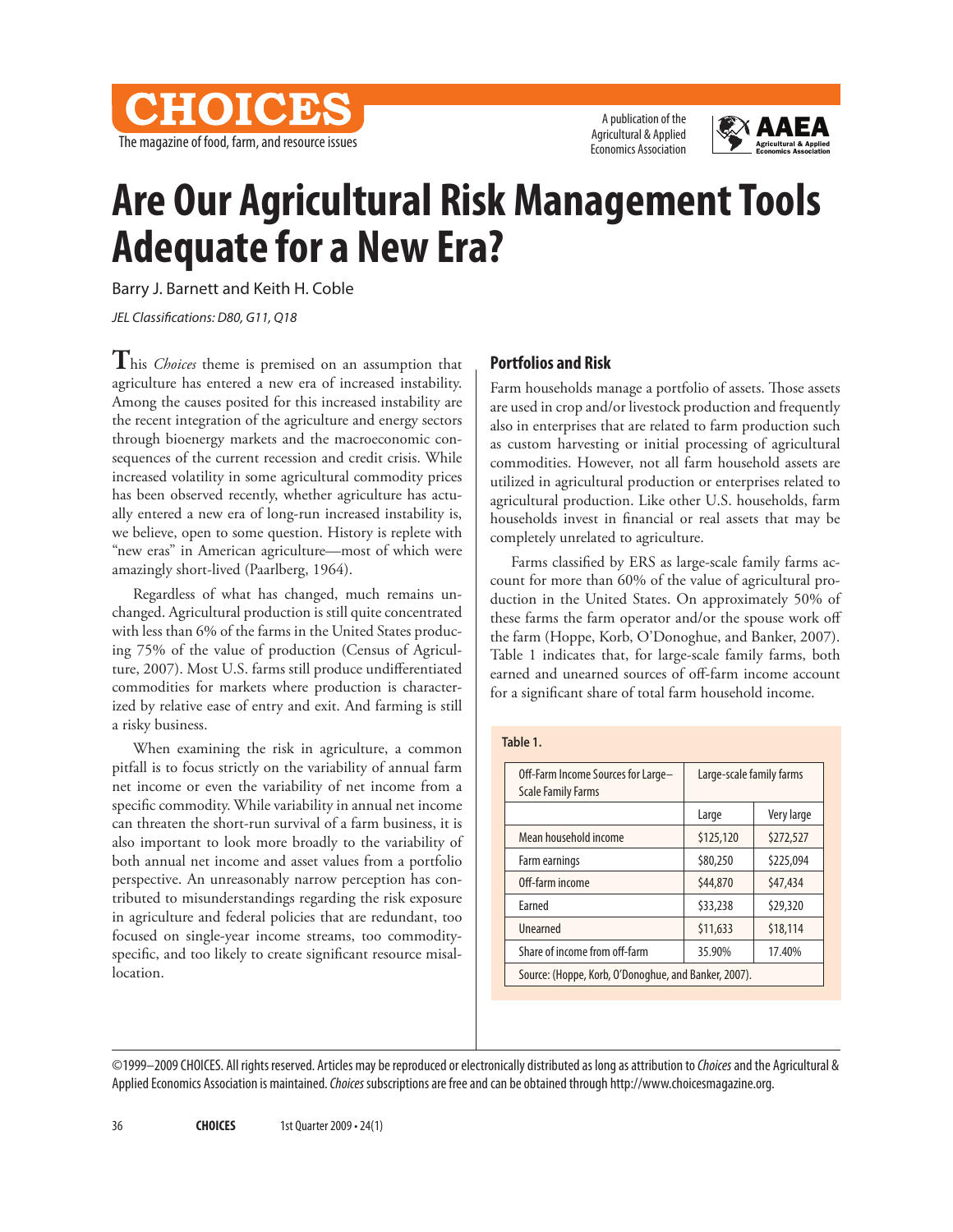Farm households manage their portfolios by making decisions that weigh expected returns (either annual net income or capital gains) against risk exposure (often measured as the variability in returns). Like other investors, farm households desire higher expected returns but dislike risk. However, expected return and risk are usually positively correlated.

Farm portfolios may include only one crop or livestock commodity or may be diversified across several commodities. Specialization often creates economic efficiencies that may increase net returns, but it also typically exposes the farm household to more risk.

Farmers have always been faced with variability in output prices, yields, and input costs. For a single commodity, this variability, along with the correlations among these random variables, has important implications for variability in annual net income. Similarly, the variability in whole farm net income is affected by cross-commodity correlations in these random variables. So an argument that agriculture is entering an era of increased instability in annual net income is implicitly an argument that the variability of the underlying random variables has increased and/ or that the correlations have changed.

But the risk exposure of a farm household portfolio is not limited to just variability in annual net income. Like any other investment portfolio, a major risk (and perhaps the most important risk) is variability in the value of the underlying assets—capital gains and losses. For large-scale family farms, 88% of net worth is tied to farm assets and approximately 68% of farm net worth is in real estate (Hoppe, Korb, O'Donoghue, and Banker, 2007). Thus, from a portfolio perspective, variability in land values may be far more significant than variability in annual net income caused by random output prices, yields, and input costs. For example, a 10% decrease in the value of cropland from a base value of \$2,500 per acre reduces net worth by an amount that is equivalent to a \$1.25 per bushel decrease in the price of a 200 bushel per acre corn crop. It is worth remembering that between 1981 and 1987 the value of farm assets in the United States decreased by 30%. In the Midwest, land values fell by approximately 50% (Barnett, 2000).

## **Commodities**

Despite the emphasis in recent decades on "value-added" agriculture and farmers "moving down the supply chain," much of U.S. agriculture is still based on producing undifferentiated commodities. Further, in some regions of the United States, farmers can quickly enter and exit specific commodity markets. The ease of entry and exit from markets for undifferentiated commodities suggests that while price variability may create short-run economic profits or losses, these profits or losses are not likely to be sustained over the long run. Short-run economic profits will attract new entrants. This increases the cost of limiting resources (typically land) and drives out the shortrun economic profit.

# **Available Risk Management Tools**

Farm households use various methods to manage their risk exposure. They commonly diversify across commodities or geographic locations. Farm households also manage risk by producing crops that generate multiple harvests over a single growing season, securing off-farm employment, or investing in off-farm assets. Other risk management strategies include using risk-reducing inputs such as irrigation, forward pricing, savings, and maintaining credit reserves.

The federal government also directly provides, or subsidizes the provision of, a host of programs that provide income enhancement and risk management benefits to agricultural producers. Some of these are standing federal programs while others have been authorized on an *ad hoc* basis. Access to these programs is generally limited to producers of selected crops. For example, standing federal commodity programs (see table 2) are available only to producers of the major program crops (barley, corn, cotton, grain sorghum, oats, peanuts, rice, soybeans, wheat). Federally-subsidized yield and/or revenue insurance are available for more than 100 crops produced in the United States. However, with the exception of pilot price insurance programs for swine, cattle, and lambs, livestock producers do not have access to federally-subsidized insurance.

Through the years, various types of federal emergency assistance have been provided to both crop and livestock producers on an *ad hoc* basis to compensate for production losses, low output prices, or high input costs. However, the availability of such *ad hoc* assistance is, by definition,

### **Figure 1.** Commodity Programs Under the 2008 Farm Bill

Program crop producers must choose between the following two commodity program options.

Option 1: Direct payments. Marketing loan. Price counter-cyclical program.

## Option 2:

Direct payments reduced by 20% relative to option 1. Marketing loan rates reduced by 30% relative to option 1. Average Crop Revenue Election (ACRE) revenue counter-cyclical program.

For more information see http://www. ers.usda.gov/FarmBill/2008/Titles/TitleIcommodities.htm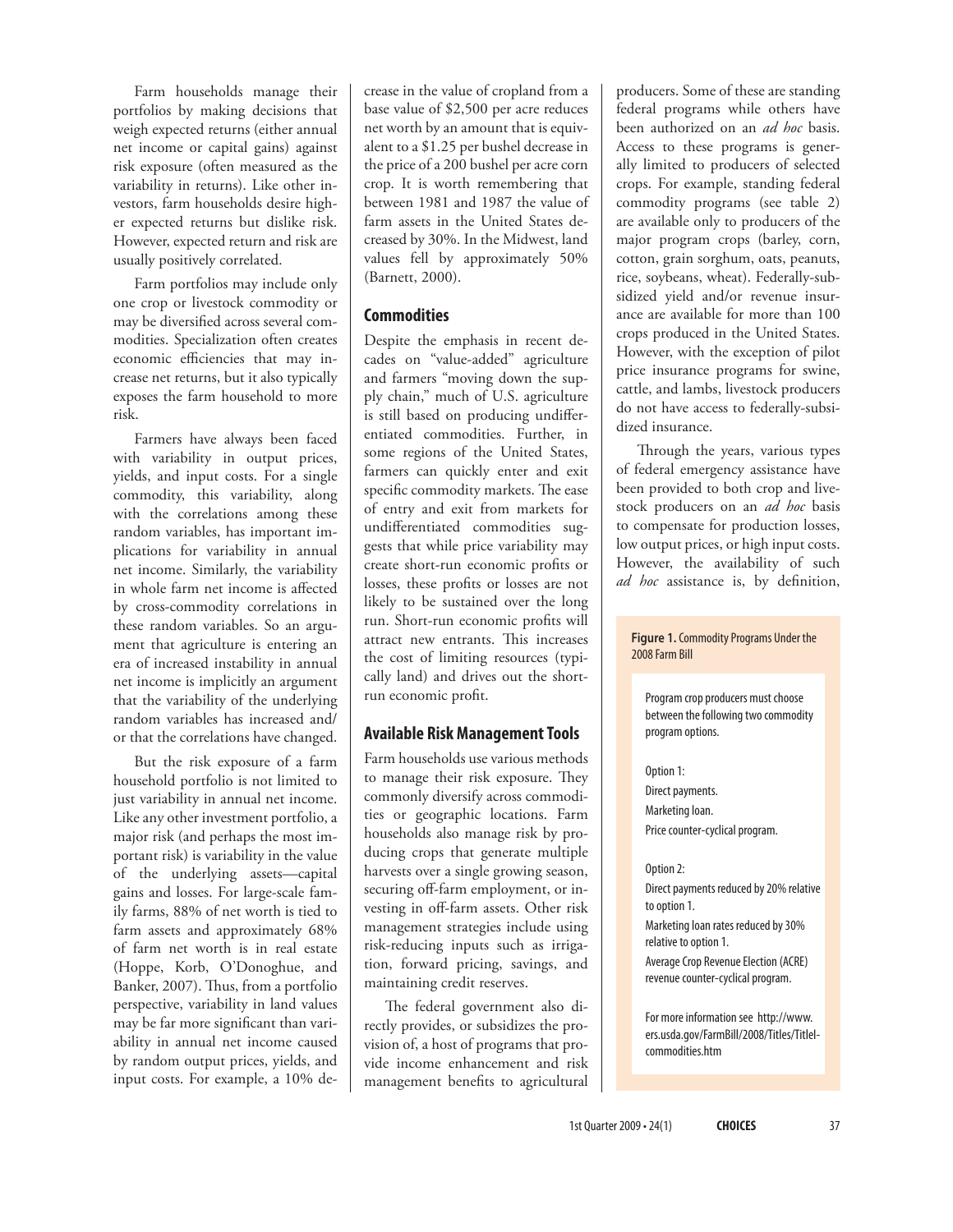uncertain and often comes many months after the loss has occurred. This makes it effectively impossible for farm households to include *ad hoc*  assistance in risk management planning.

The 2008 Farm Bill created, for the first time since 1980, a standing federal disaster payment program. Payments from the Supplemental Revenue Assistance Program (SURE) are triggered by shortfalls in realized whole-farm (not commodity-specific) revenue.

# **The Adequacy of Current Federal Policies**

Any assessment of the adequacy of current federal risk management (or income enhancement) policies begs the question of "adequacy" for whom—for program crop producers, the broader agricultural sector, or society as a whole? For example, biofuels policies adopted in recent years have benefitted some program crop producers but have negatively impacted livestock producers who often do not produce feed crops.

Policymakers are generally averse to radical changes. Thus, federal agricultural policies have changed only incrementally over time. Today's hodgepodge of government commodity programs and subsidized insurance programs are, in part, a response to the current political climate and, in part, a historical artifact. It is hard to imagine that anyone working from a clean slate would conceive of such a mix of overlapping, and sometimes conflicting, programs.

As an example of federal program redundancy, consider that the marketing loan provides program crop producers with protection against output price risk. Additional price or revenue risk protection is provided through the producer's choice of participating in either the price counter-cyclical payment program (assuming the producer actually produces the crop on

which the counter-cyclical payment will be made) or the Average Crop Revenue Election (ACRE) program. The SURE program provides further protection against revenue shortfalls, and federally-subsidized revenue insurance is also available. So program crop producers can potentially receive compensation triggered by low prices from up to four different federally provided or subsidized programs. Coble and Barnett (2008) show that greater risk reduction per federal dollar spent could be obtained from simpler nonredundant programs.

In contrast, to the many federal programs that protect program crop producers against output price risk, the SURE program and subsidized yield or revenue insurance are the only standing federal programs from which producers can potentially receive compensation triggered by production shortfalls. There are no standing federal programs that protect crop producers against rapidly escalating input costs.

It is also important to note that neither the private sector nor the public sector provide protection against fluctuations in land values. Among the reasons for this are spatial differences in land attributes, the likelihood that the owner has access to proprietary information about the attributes of any particular parcel, and the fact that land value risk is an example of what Skees and Barnett (1999) call an "in-between" risk neither highly systemic (so that it might be appropriate for futures markets) nor highly idiosyncratic (so that it might be appropriate for insurance markets).

# **Long Run versus Short Run**

Agricultural production requires long-run commitments (e.g., investments in land or equipment) but markets typically offer only limited opportunities for obtaining risk protection that extends beyond a single production season. While many

farmers can forward price their outputs and at least some of their inputs within a production season, most output handlers or input suppliers will not offer forward contracts beyond the current production season. For some major crops, futures contracts are available for at least one growing season into the future, but the markets for these contracts tend to be very thin and highly volatile.

From a producer's perspective, a primary advantage of federally provided or subsidized risk management programs is that they provide longerrun protection than is available from markets. The federal marketing loan program and price counter-cyclical payment program trigger payments whenever realized prices are less than targets that are prespecified throughout the life of the farm bill. The revenue targets for ACRE—and to some degree for SURE—are based on moving averages of historical revenues. For ACRE the revenue targets cannot increase or decrease by more than 10% per year. The federallysubsidized yield and revenue insurance programs also establish targets based on historical moving averages of yield.

While the longer-run protection available from federally provided or subsidized risk management programs is an advantage to producers, it likely imposes significant social costs. Long-run price or revenue guarantees can distort market price signals and lead to the misallocation of resources.

The benefits of federal commodity programs are also bid into land values. Since land is a primary store of wealth for many farm households, the potential for changes in federal policies is likely one of the most important risks currently facing many U.S. farm households. In this period of record budget deficits, any effort to reduce federal outlays for agricultural commodity programs or corn/soybean based bioenergy programs is likely to cause tremendous capital losses for